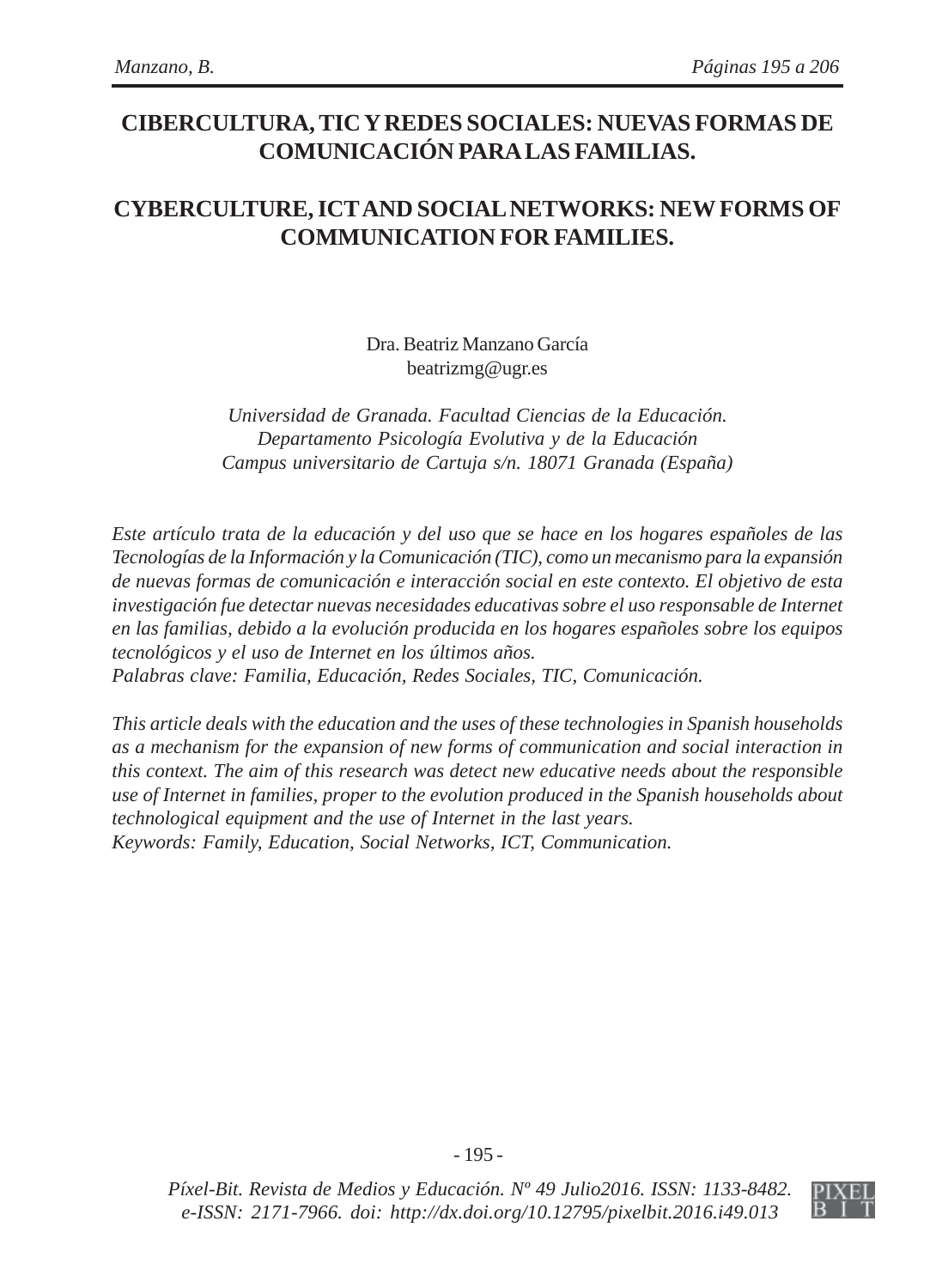### **1. Introduction**

The use of Information and Communication Technologies (ICT) has transformed the traditional ways of communication and interaction among the members of society today. In the current age we live in, ICT has become an important component. Technologies have become one of the most effective agents of change. Manzano (2015a). «Since we have moved to the 21st century, the evolving of technologies have aided increasingly the whole approach to teaching and learning» (Gunjan, 2015, p.394).

Also, ICT has come to promote a wide and diverse communication contexts and conditions among young people, recently (Solano, González & López, 2013).

The Europe 2020 Strategy is an initiative committed to promoting a Digital Society. According to Aranda y Sanchez (2011), activities carried out by the youngest members of society have a remarkable longterm effect on how they communicate, live, study and work. Since this generation is using ICT for sharing, creating and participating in their world anytime and anywhere, this move towards a digital society is likely to be a permanent change. In this Digital Society, families play an important role in homes, in creating for children to take advantage of the Internet and minimize its dangers (Sureda, Comas & Morey, 2010). It is in this environment where parents must be involved in different educative tasks.

According to Monereo et al. (2005), the use of technologies has created a social and cultural phenomenon resulting in new culture where citizens may communicate, work and learn through ICT and social networks anytime-anywhere. This new culture consists of a set of platforms where individual minds are mediators of people´s behaviour and where the use of artifacts promotes learning (Cole, 1998; Lalueza, Bria, Crespo, Sánchez & Luque, 2004).

Considering that ICT play an important role providing a wide range of opportunities for Mass Media and learning, it contributes to the development of culture (Maurí & Onrubia, 2008). The use of technology has provoked advances and changes in all areas of life, including the family environment. The inclusion of ICT in homes have created new connections and new rules in this environment. Because of this, children are able to share ICT and social networks with their parents and grandparents (Velasco, López & Noriega, 2013). Family is the universal institution whose main objective is the children's socialization to support their incorporation to the society (Lorente, Bernete & Becerril, 2004). But currently, technologies, especially television, are equally as important as the family as a source of socialization. Children from the last decade, who Aguaded (2011) called the e-generation, have been socialized in homes by technologies. Moreover, this is an important point that communicators, producers and educators must consider, because according to Cánovas y Sahuquillo (2010), audiovisual messages, especially television, affect children´s beliefs and attitudes. A new approach to learning and a new sociocultural perspective including education through ICT and social networks has emerged. In addition, according to Wertsch (1993), the environment liked any action. These arguments are support by the Vygotski's Sociocultural Theory (1980), which says that children develop their higher mental functions interacting with social and cultural environment by internalization processes. Thus, in today´s society learning is the result

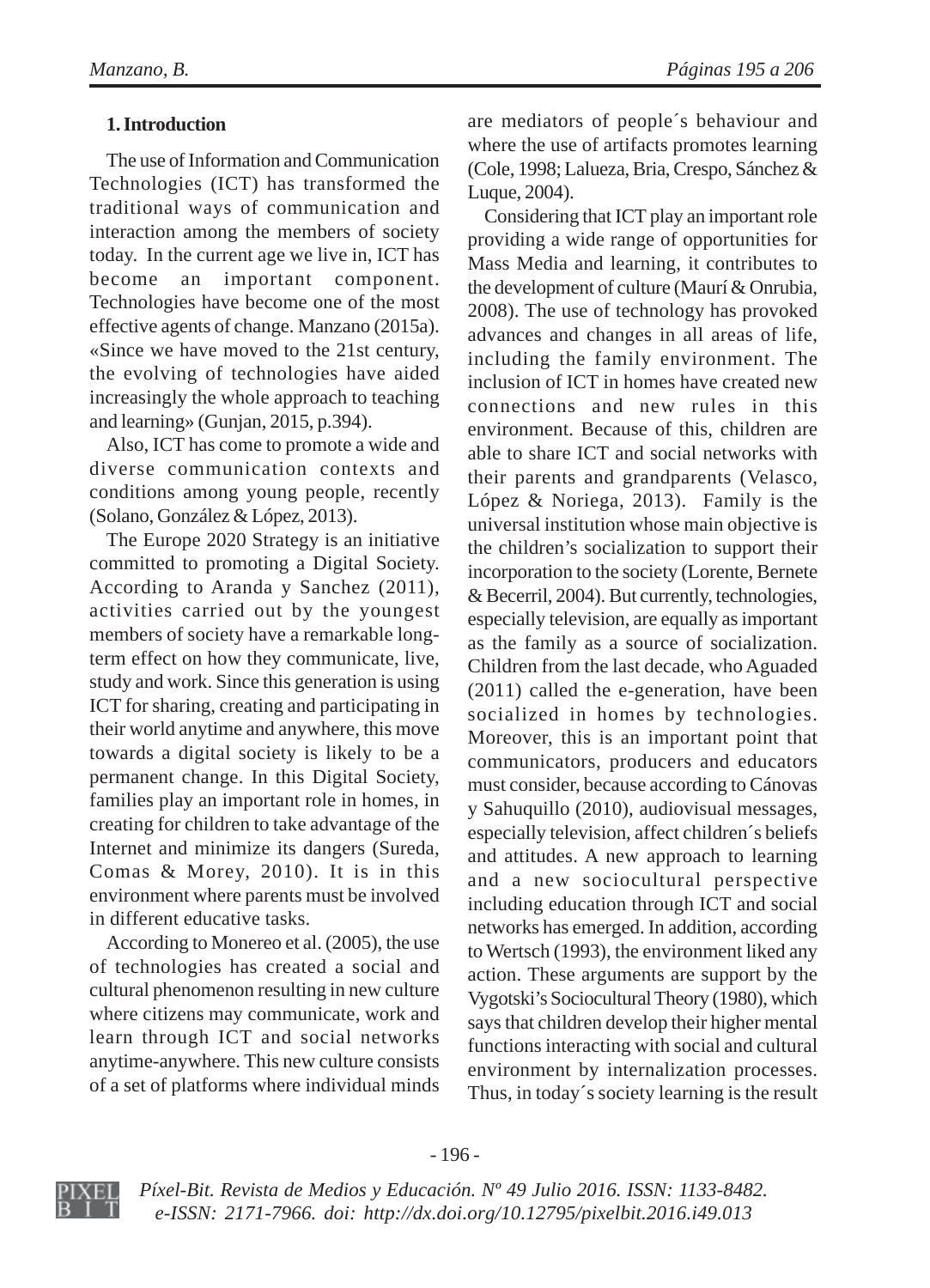of an individual interaction not only with other people, but also with technologies and social networks.

#### **2. Culture, cyberculture, learning and ICT from the sociocultural perspective.**

According to Hine (2004), the Internet produces its own culture called Cyberculture. Lévy (2007), created this concept and defined it as a set of cultural systems arising in conjunction with digital technologies. According to Barragán (2011), this concept has generated many reactions. On the one hand, some defend this concept as a simple way to rename a stage of development of modernity. On the other hand, others believe it is a key to understanding new interpretations of a new reality mediated by ICT. Lévy (2007) adds that cyber culture has invented another way to get the virtual presence to the Society. According to these words, Education has been reinvented and it is reconfiguring its theoretical approaches. Therefore, it has created new thoughts in the Digital Society. In this society, technological changes must go with the new educative initiatives into an educational environment (Martínez & Raya, 2012). Moreover, «we are living in a world that has become increasingly challenging hence our approach to learning; especially in schools need to be commensurate to the social, economic and political dynamics witnessed in our global community» (Gunjan, 2015, p.394).

The introduction of ICT in all areas of life has caused a series of cultural changes. The use of ICT, Internet and social networks provoked these changes. The purpose is to get the adaption to the demands of the Digital Society. This situation has promoted a new culture of learning. In addition, it has created

new training needs about the responsible use if technologies.

The Information and Knowledge Society contextualize the new culture of learning. According to these ideas, ICT are cultural artifacts that offer new possibilities for communication. According to the Vygotski´s sociocultural perspective (1979) learning is a process in which to learn is as result of the relationships between the people involved through social interaction. From this perspective ICT are tools generated «for» and «by» culture.

Firstly, learners construct new learning interacting with other people when using ICT and Social Networks. At the same time, educators and learners create meaningful learning when they make tasks using ICT and Social Networks. In turn, contents facilitate relationships between both. The use of ICT and social networks has created new ways of communication and education. In addition, it has caused many cultural changes that involve not only new ways of organizing and distributing knowledge, but also the adaptation to new cultural needs. Then, in this culture of learning ICT are cultural artifacts whose use, according to Pozo y Monereo (1999), requires dominating the appropriate skills to be effective digital learning, e.g., the ability to select, organize or understand the information. Also Monereo et al. (2005) Therefore, ICT is a cultural and socio-cultural phenomenon.

#### **2. 1. ICT and Internet as a cultural and social phenomenon.**

In today´s society ICT are essential elements in the process of the creation of a new identity in young people. According to García, J.A., Navarro & Arias (2014), ICT

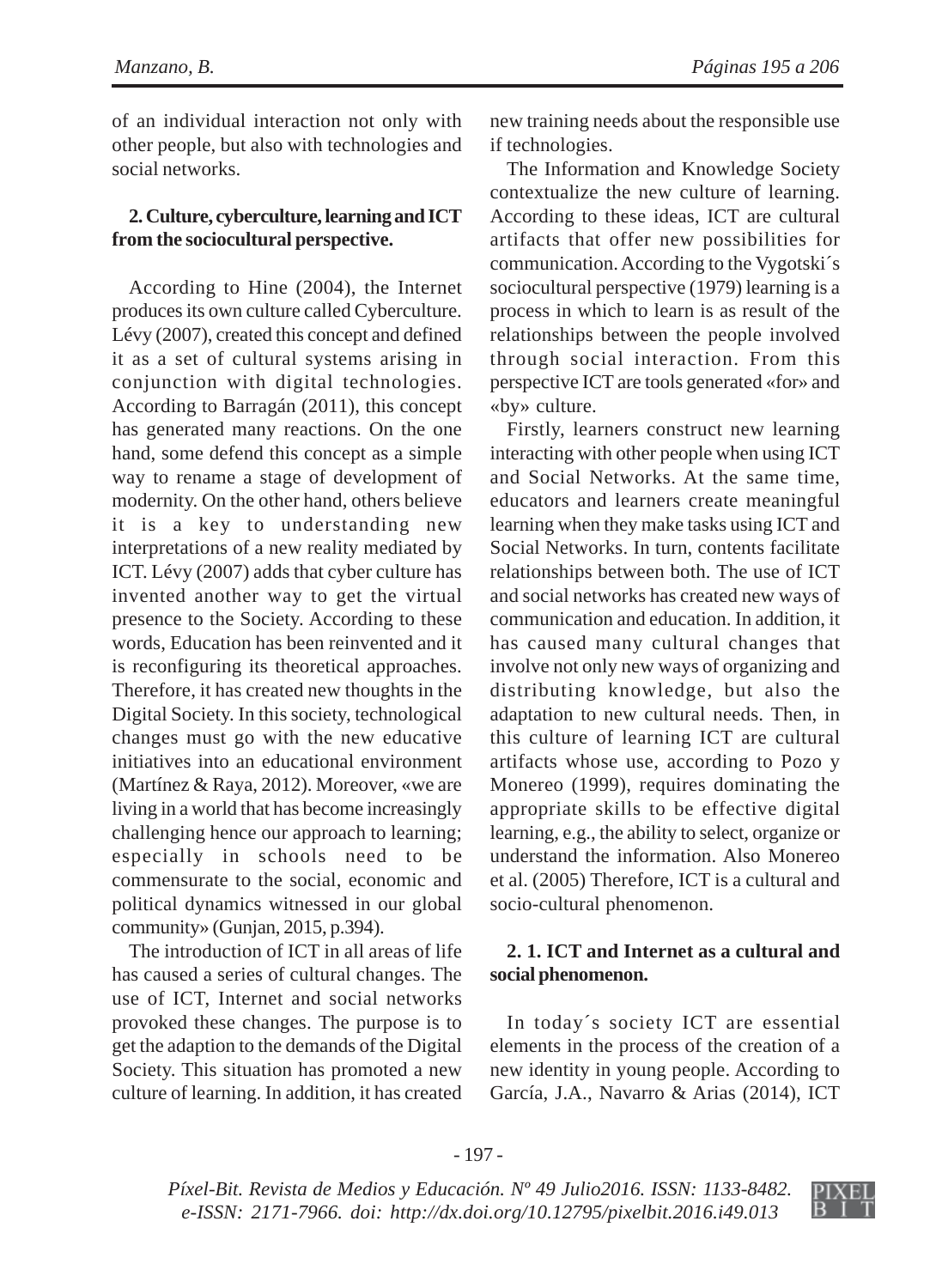establish the cultural background of their actions and decisions. Moreover, on last decade it has increased technologies in homes. This phenomenon coincides with a structural change where cycles of networked individualism built social relations (Morimoto & Friendland, 2011).

Over recent years, studies related to ICT have focused on analyzing the technological revolution and its impact. Nevertheless, they forgot how technologies are used and how incorporated into their lives (Hine, 2004). Other authors such as Doménech, Tirado y Vayreda (2005) have discussed the use of Internet for two sociocultural approaches:

Firstly, Internet is an element based on a model called «reduced social signal», based on the analysis of decisions making in virtual environments. According to this model, communication through ICT reduces the characteristics of learning in a communicative context. Secondly, Internet is an element that has its own characteristics. According to this argument, Internet is another means of interaction. Therefore, ICT and Internet not reduce or limit reality, but they have own characteristics. As a result, it is necessary new theoretical models. In this paper we are agree with this second approach.

Consequently, according this argument and from the studies of Hine (2004), an analysis of ICT is madden from two complementary perspectives: On the one hand, digital reality created in networks, and not by networks. In Internet, emerge symbolic connections that go further the physical connections. Therefore, it considered that ICT not only are cultural elements that promote culture and facilitate new ways of communication, but also offer adequate spaces for the social interactions. It contributes to the establishment of a new

image of ICT as culture. However, to understand ICT as a cultural phenomenon, it is necessary to understand, previously, how technologies produce communication and interaction (Hine, 2004). Studies interested in the analysis of technologies, define Internet as an open space, i.e. as a cultural environment.

On the other hand, ICT are cultural artifacts or tools produced by and for the culture. Doménech et al. (2005) have defined ICT as technology generated by individuals, to get objectives, who have adapted them to its needs and characteristics. Then, culture has elaborated ICT to transmit them.

### **3. ICT, families and social networks: new possibilities of communication and learning.**

Traditionally, families have played a fundamental role in the socialization of children. Actually, they try to educate them in responsible uses of technologies at home. This situation may transform the family environment in a potential environment for educating children in ICT (Cobo & Moravec, 2011). The use of ICT is creating new ways for communicating, learning, working and studying in this environment.

During the last decade, the use of Internet has allowed us to access of a large amount of information through different types of searches as Google, Yahoo, or Alaup. At the same time, we have adopted a new concept of learning, called «mobile learning» that is supported by portable technologies (Pérez, 2011). Then, it is possible due to ICT may integrate it in different areas of life easily, such through technologies than software or social networks. Caldevilla (2010) has considered that ICT were tools able to socialize children. ICT have acquired pedagogical values for

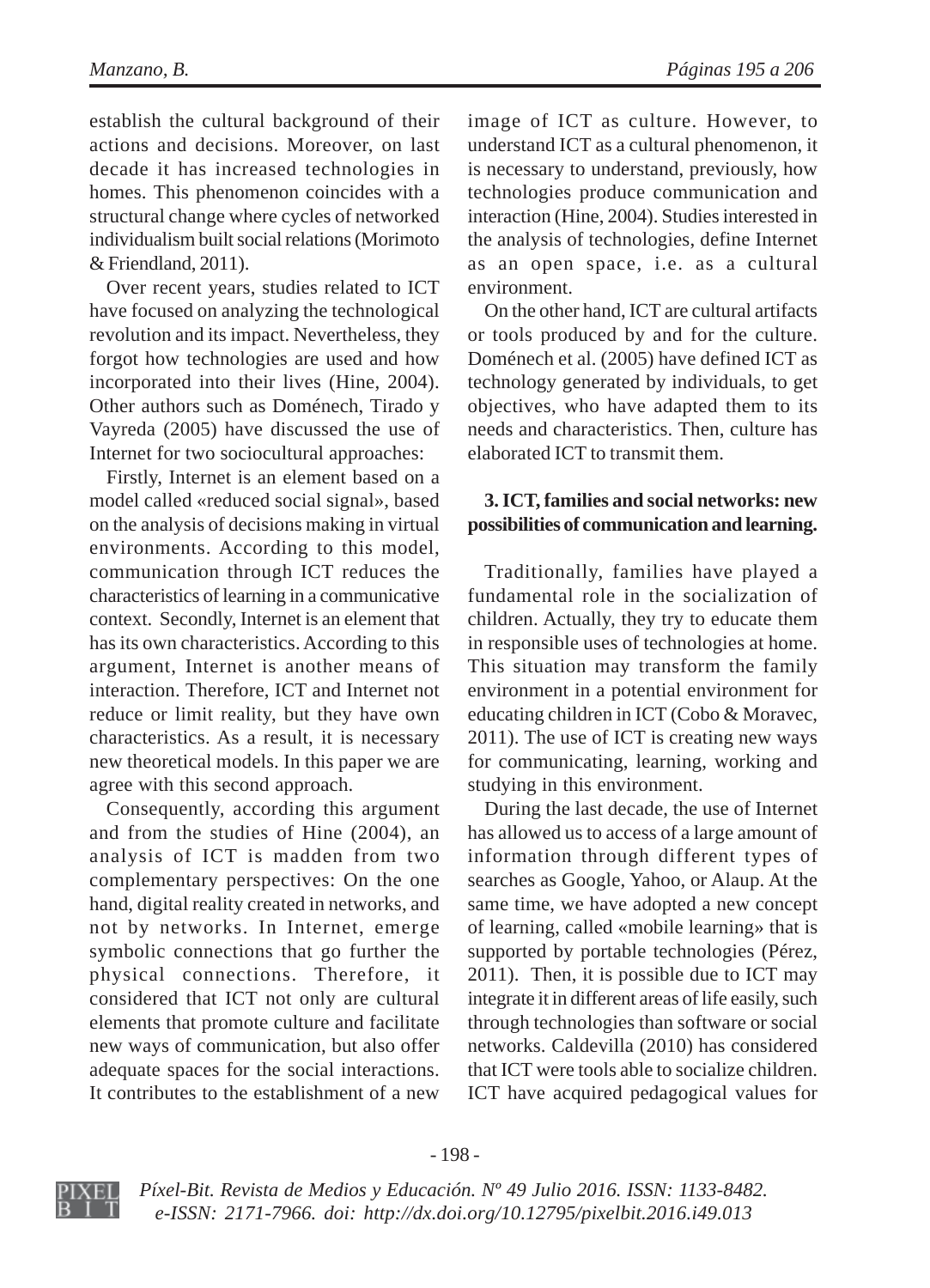social meeting, chatting, discussing, writing, learning or watching videos or flash. For example, technologies as Tablet and laptops allow us connecting to Internet, playing video games, doing a course, elaborating conceptual maps, searching information, storing and sharing documents, teaching, learning or chatting. Therefore, we have discovered new forms of communication through digital tools, especially the young people called «interactive generation» and «multi-area generation», by Aguaded (2011). They are children and teenagers who were born and grown with screens. In addition, they are able to make different and simultaneous tasks at the same time. Therefore, changes produced by the digital society are contributing to create a new culture where people communicate and use ICT in many different ways. In this culture, students have grown using digital tools due to they have incorporated ICT to their daily tasks (Expósito & Manzano, 2013). Then, it has created a generational gap based in how educators and learners use ICT. This gap impact on the social interactions as different forms of communication (Martínez & Raya, 2010).

Social networks have provoked a revolution on the last decade facilitating the communication and interaction between people situated in different parts of the World. According to Boyd (2007) they allow us to make a public or semi-public profile within a limited system and managing a list of other users with whom sharing connection, documents, videos, pictures or messages. Moreover, they are contributing at the development of social relationships. Therefore, not only they have been an important elements gathering people for playing, discussing, sharing information and

chatting, but also they have result attractive for youngest and new forms of expression and creativity through sociocultural activities (Velasco, López & Noriega, 2013). Social networks have become as the best way of communication, interaction and global participation (García Mª. C., Del Hoyo & Fernández, 2014). Actually, there are more than 200 types, but some of the most popular are: *«Facebook, Tuenti, Twitter, Myspace, Flickr, Hi5, Youtube, LinkedIn, Line, Whatsapp, Yahoo or Google+».*

The common purpose of these is to create a culture of network (Flores, 2009). Moreover, this author adds that Internet allows knowing and sharing the experiences and creations designed by other people. He called this phenomenon Science of Networks or Network Culture. However, in this new culture the most important thing is that young people learn the correct use of the technologies. Therefore, we think that the quality is more relevant that de quantity. As Cabero (2009) argument that we must ask about what is the truly impact of ICT for young people when they communicate with others by Internet. In addition, how they process the digital information. Alternatively, even, why young people changes their concept of time when they use ICT and Internet for chatting or gaming.

#### **4. Methodology approach.**

#### **4.1. Objectives.**

The main goal of this research was detect new educative needs about the responsible use of Internet in families, due to the evolution produced in the Spanish homes about technological equipment and the use of Internet in the last years. Then, in order to

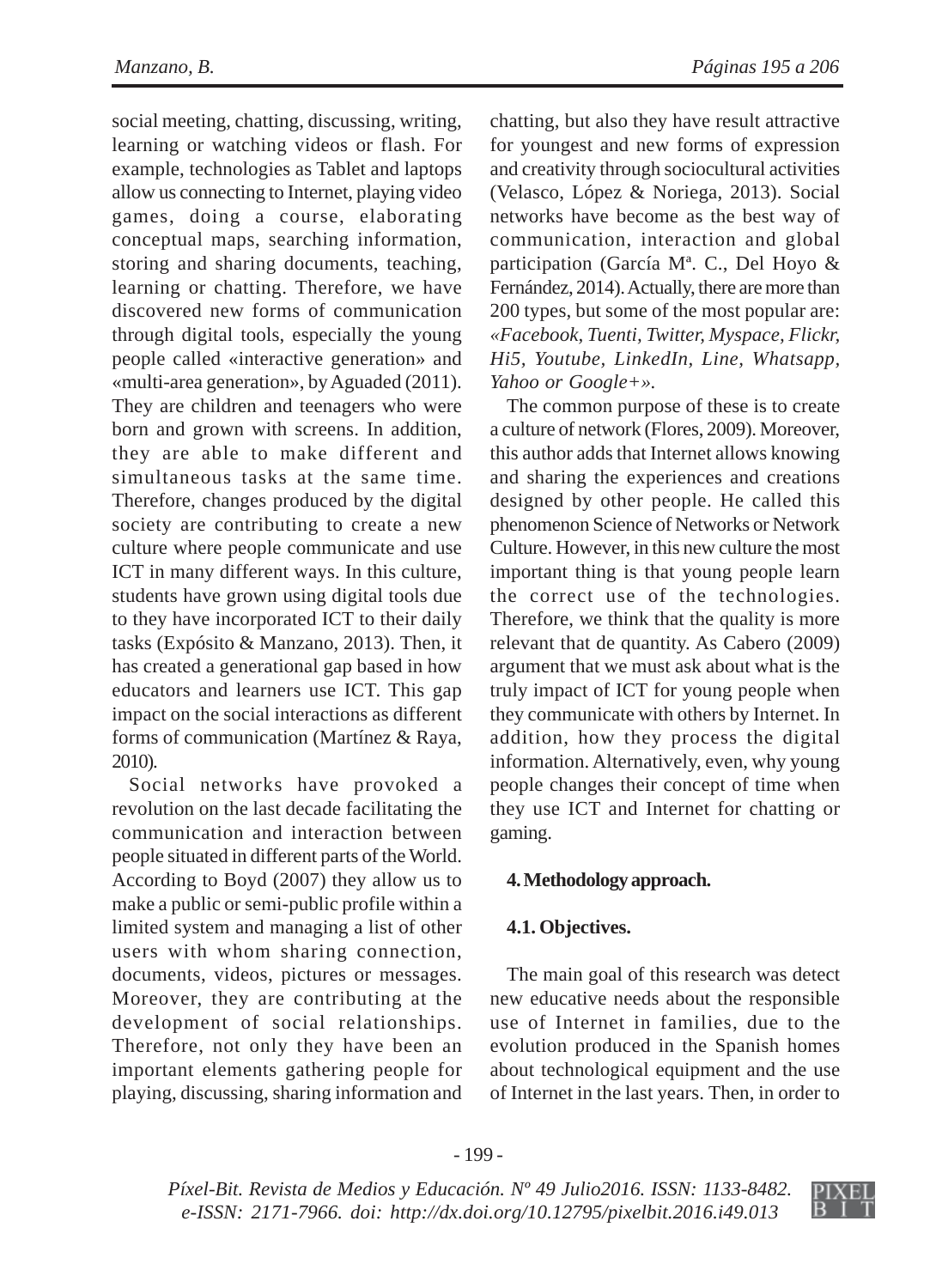obtain this aim, it proposes to analyze the data offered by (INE) the National Statistical Institute of Spain.

#### **4.2. Sample, method and procedure.**

The sample is comprised of the data obtained by the National Institute of Statistics in 2007 and 2015. The data shows changes in family's habits with regard to technological equipment and the use of Internet. This is a non-probabilistic sampling, in, which intentionally selected the statistic data by analysis content and discuss. Therefore, in this paper it has analyzed data about these three different topics. Firstly, «the equipment of Spanish homes». Secondly, «the use of Internet in young people and adults» and finally, «places where the youngest use Internet». We considered that these topics were relevant for getting the objective for this research. Finally, it has compiled the data (percentages) of these topics in two different period of aged, and showing in three figures. Then, it has compared and analyzed all this data for the discussion.

#### **4.3. Discuss.**

According to the results obtained by the INE (2015), 99.7% of homes consisting of four members are equipped with one or more TV; 91.3% of them have Internet access. In addition, 77.8% have an ADSL connection; 92.5% of homes have mobile devices (computers, tablets or netbooks); 99.5% are equipped with mobile phones; and 79.8% of homes have DVD devices.

In comparison, according to the INE (2007), 99.8% of homes consisting of four members were equipped with one or more TV; 61.1% had Internet access, in 54.4% of cases with ADSL connection. In addition, 21.6% of households were equipped with laptops; 4% had other mobile devices such as PDA or PC Pocket. In total, 98.5% of families used mobile phones and 90.2% of homes were equipped with DVD players. As shown in Figure 1. According these data, there has been an evolution over the past seven years in relation to ICT equipment in Spanish homes and specifically in Internet connection, ADSL and laptops. The difference in mobile phones and televisions are less notable, which may mean that these devices were among the first technological acquisitions by Spanish families.

On the other hand (in 2015), 92% of children between 10 and 15 years and 98.5% of young people aged between 16 and 24 years regularly make use of the Internet; 95.4% of young people aged between 25 and 34 years; 92.3% of adults aged 35- 44 years; 50.8% of adults aged between 45 and 54 years. Finally, 58.4% of adults aged 55-64 years. While in 2007, 76.9% of children aged between 10 and 15 years made regular use of the Internet and 90.7% of young people aged between 16 and 24 years; 78.9% of young people aged between 25 and 34 years; 62.5% of adults aged between 35 and 44 years; 50.8% of adults aged between 45 and 54 years. Finally, 24.6% of adults aged between 55 and 64 years.

Other studies as Badia, Clariana, Gotzens, Cladellas y Dezcallar (2015) youngest spend more time watching TV than playing videogames. Some authors argument that while children spend between 150 and 180 minutes per day on watching TV, adults spend 2 hours per day more than children do. (Bringué & Sánchez, 2007). The study of Badia et al. (2015) concluded that the first children had lower performance in the math´s area than the second group. This results could be

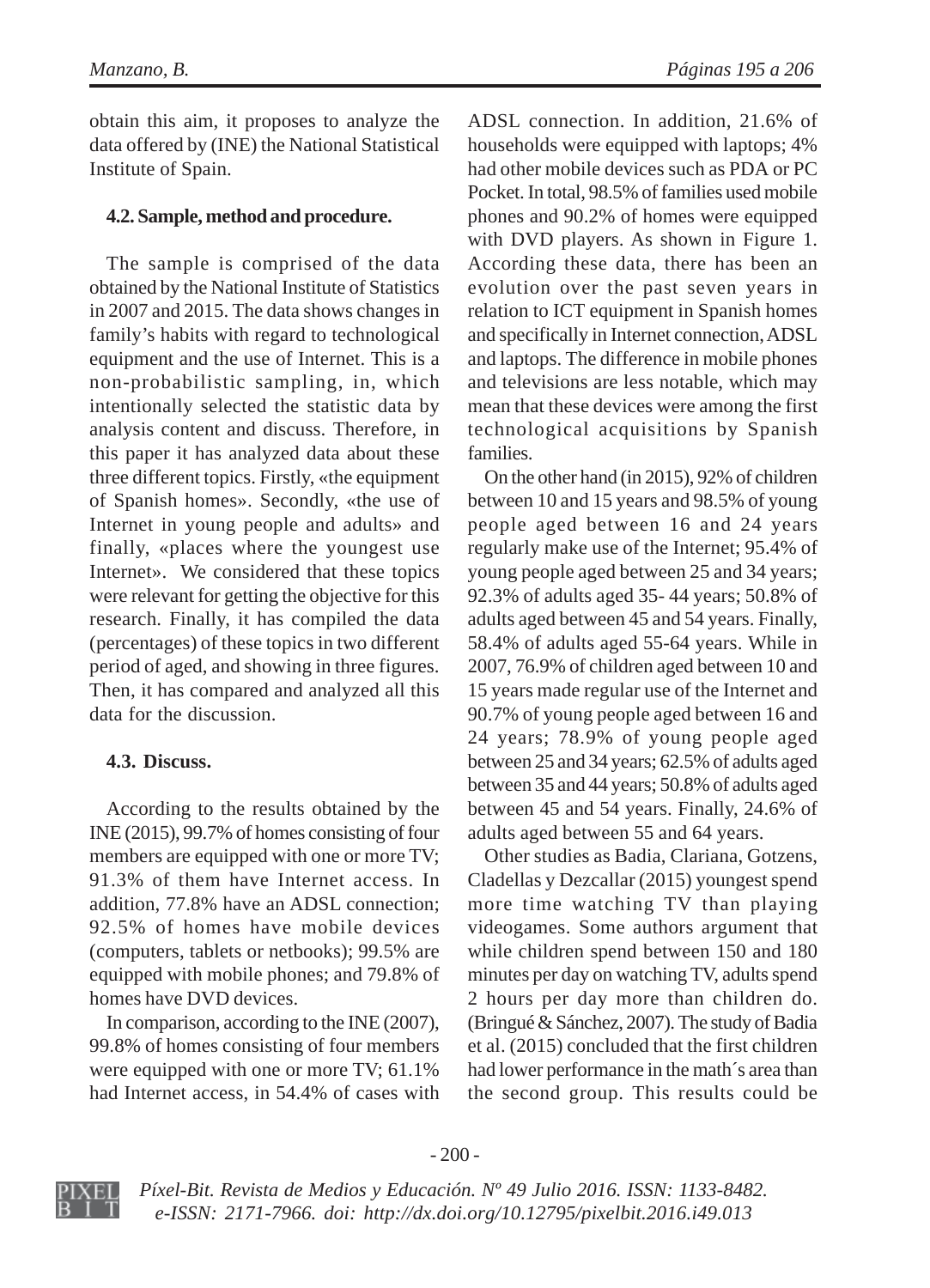

*Figure 1. Statistical data relating to the equipment of Spanish homes.*

according to data obtained for Rodríguez (2002) who concluded that videogames promotes logic, spontaneity and creativity in children. According to this author, videogames help children to develop their hand-eye coordination. Alternatively, Manzano (2015b) whose study about the use of videogames in schools of UK concludes that videogames help students to keep their attention on the task. However, most of studies about the effects of TV, ICT or Internet in the youngest conclude show negative effects in the children´s health (obesity, inactivity, misbehavior, attentional or sleep disorders or even misbehavior), other authors as (Green & Bavelier, 2003; Trick, Jaspers & Sethi, 2005), show positive effects through the use of videogames by children. So, they argument that these tools stimulate certain learning areas. Likewise, other authors as Haan (2011) have reported that online educational games promote the development of ICT skills and competences among young people. However, Chik (2011) pointed out that the recognition of online games as educational tools depends on whether students consider them educational tools, or otherwise they consider that online educational games are just recreational tools.



*Figure 2. The use of Internet in young people and adults.*

According to the Figure 2, young people between 16 and 24 years make greater use of the Internet, followed by young people between 25 and 34 years and 35 to 44 years. Then, in 2007 and in 2015 it can observe an evolution about the use of Internet.

The adults aged between 55 and 64 using Internet less than the youngest. However, there has been an increase in Internet usage by all of them in the last years. Youngest shows more intense relationship with technologies and social phenomena. So, four out ten Internet users are of less than 35 aged (ONTSI, 2014).

According to Marcelino (2015), young people between 22 and 28 aged have the strongest participation in media communication.

As for the preferred places to use ICT, in 2007, 85.4% of children aged between 10 and 15 years were using the Internet in the family home; 31.5% accessed it with relatives and friends; 66.9% from a school or academic centre and 11.5% from cafés. However, in 2015, 89.8% of children accessed the Internet from their homes; 38.9% from the homes of family and friends; 68.9% from school and 5.2% from a cafés.

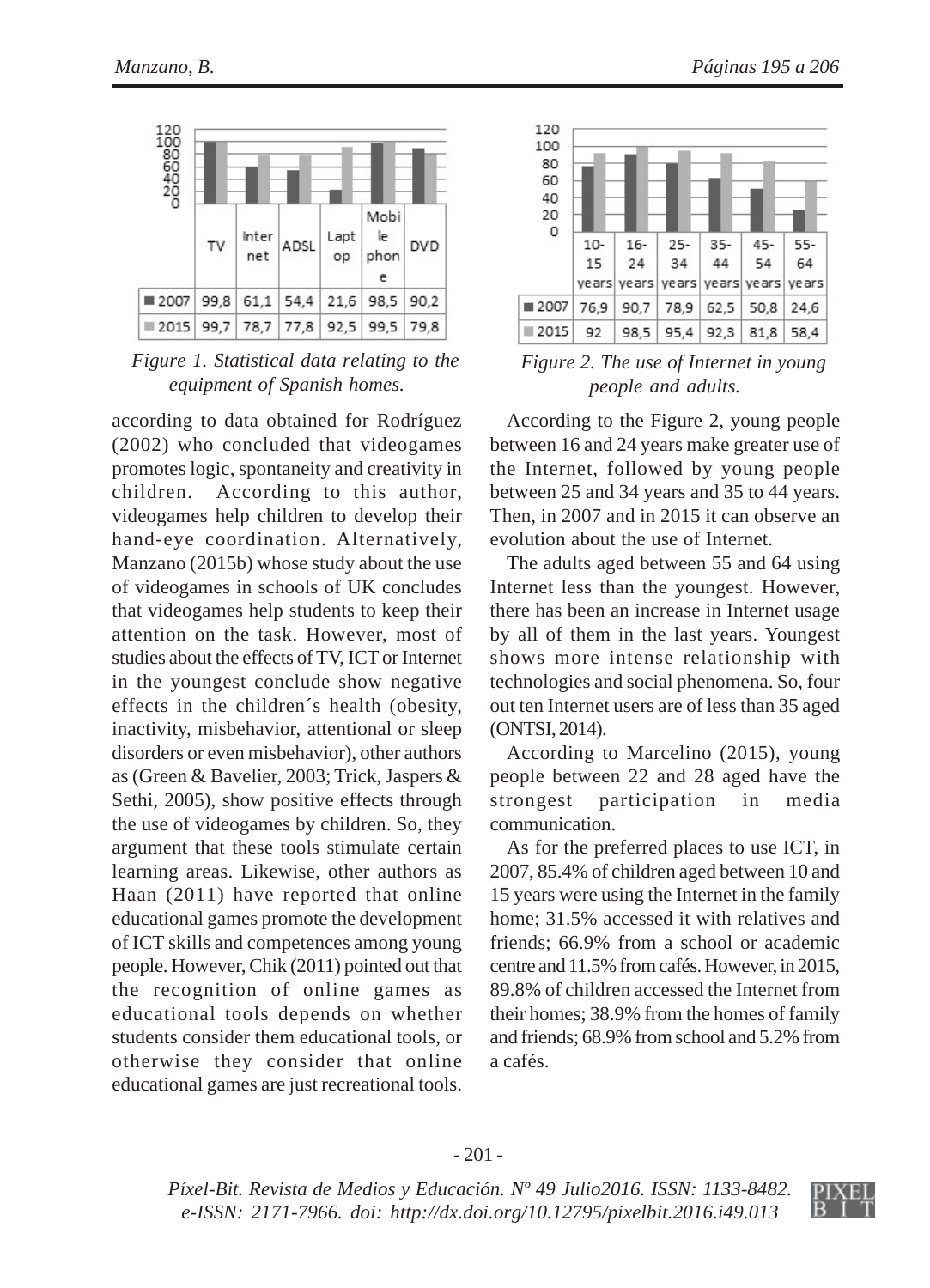

*Figure 3. Places where the youngest use Internet.*

As this table shows us, the first place chosen by the children to use ICT is the family home; the second is the school, followed by a friend's home and finally, cafés. According to INE (2007), children used Internet in cafés more often than in 2015. This may be due to the developments in Spanish homes in relation to ICT equipment as shown in figure 1. There was an increased from 61.1% of homes with Internet access in 2007 to 91.3% in 2015.

According to Sureda et al. (2010) 29.3% of children aged between 6 and 14 years and 46.8% of children aged between 15 and 16 years, prefer used Internet from their own bedroom. In the last seven years has the number of homes connected to the Internet has increased, which in turn has increased the possibility for children to access at Internet from their homes. Also, according to these ideas, Sampedro y Marín (2015), youngest who used a public connection and connect more frequently (i.e., every day per week and more of four hours per day) have a better understanding of the digital tools. Therefore, they have higher level of digital skills using social and educational networks and blogs.

#### **5. Result and conclusions.**

According to the INE (2007, 2015) in the last years, the number of ADSL Internet connections in homes has increased as well as the use of laptops in families (See Figure 1). Furthermore, young people aged between 16 and 24 years are making greater use of Internet, leading to an increase in recent years in the number of people who access the Internet at all ages (See Figure 2). Other studies as (The Cocktail Analysis, 2011) concluded that in Spain, 85% of people used a social network. In addition, digital native use social networks more frequently than people do over 45 aged.

On the other hand, a large number of Spanish families (82.3% of cases) implemented measures restricting access to Internet. However, subsequently, according to data collected by INTECO (2013), only 17.7% of Spanish families adopted educational measures to promote the safe and responsible use of ICT with children.

Internet is the most popular place for the communication and social interaction that transcends all social barriers. ICT can play an important role in human development. Venues such as libraries and cybercafés, which offer public access to Internet can help offer more access and use of ICT for development among underserved populations in developing countries (Gomez & Camacho, 2013). According to Pérez (2011), the possibilities of ICT are causing a great cultural transformation in society because they allow us to chat with people situated in other places, cities or even countries. (anywhere/anytime). Moreover, learning to discriminate and distinguish the correct information online is quite important for the youngest in the current society. Moreover,

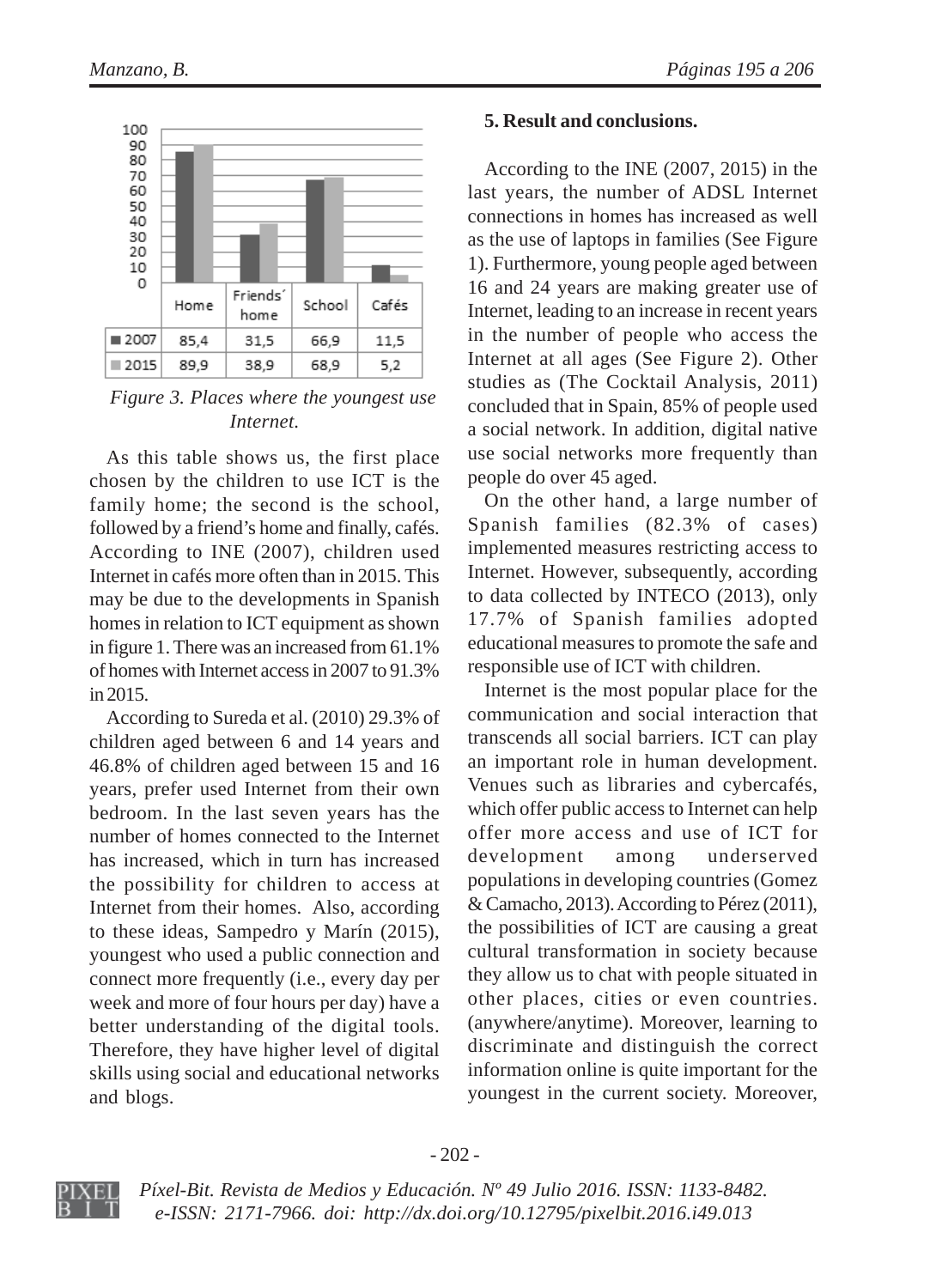being agree with Piscitelli (2006), for the new generations, Internet is a part of their ordinary lives. In this digital environment, family relationships are being enriched by the use of ICT and Internet, especially when relatives live far away, due to sharing messages, videos or photos through different digital tools. In this case, these relationships may become as unstable as the technologies that we are used. However, an irresponsible use of the digital technologies may produce negative effects in people and families because these uses can increase of leisure time, or decrease the time to work; i.e. an irresponsible use of ICT may also involve a restructuring of daily tasks in families. The Internet is one of the most important forms of interaction in current society. Furthermore, it is the place where most of our relationships occur, at different levels and at any time (Ruiz & De Juanas, 2013). Then the key is to educate people and not to prohibit the use of ICT.

In today´s society, one of the most important changes that it has been occurred it was the adaptation to the new digital culture or cyber culture. Where ICT have become as tools use for facilitating the social relationships, communications and education anytime and anywhere. This situation, according to Monereo et al. (2005), not only has redefined relationships between machines and people, but also it has reconfigured rules of privacy, copyright or ethics.

Finally, learning and social networks are perfectly compatible. Therefore, from social responsibility perspective, it is required changes on methodologies for ensuring a use of ICT as educational and interactive tools (Martínez & Raya, 2012). In in relation to these results, Manzano (2012) identified a lack of ICT competences among Spanish and Slovak

families of primary students. In this research, it has classified the families into ICT training macro needs and micro needs. Finally, these needs were technological and educational/ pedagogical aspects of technologies, and teaching students how to make a safe and appropriate use of ICT. The development and implementation of training actions targeted at the families of elementary students contributes to meet their ICT training needs. According to these conclusions (López, Llorent & Fernández, 2013; Sevillano, 2010) argument that the development of digital skills allows higher performance and higher quality in the educational environment. Therefore, in this paper it considered that although they are important elements of life, its application is still limited, especially for learning.

#### **6. References.**

Aguaded, J. I. (2011). Children and Young people: the new interactive generations. *Comunicar*, *18*(36), 7-8. doi: 10.3916/C36- 2011-01-01.

Aranda, D. & Sánchez, J. (2011). Desmontando tópicos: jóvenes, redes sociales y videojuegos. En E. Martínez y C. Marta (Coords.), *Jóvenes interactivos. Nuevos modos de comunicarse.* (pp.119-135)*.* La Coruña: Netbiblo.

Badia, M.M., Clariana, M., Gotzens, C., Cladellas, R. & Dezcallar, T. (2015). Videogames, television and academic performance in elementary schools students. *Pixelbit,* (46), doi: http://dx.doi.org/10.12795/ pixelbit.2015.i46.02

Barragán, D.F. (2011). Teaching, Cyberculture and Cyberspace: The Change of Domain to Master Craftsman. *Actualidades Pedagógicas*, (58), 81-95.

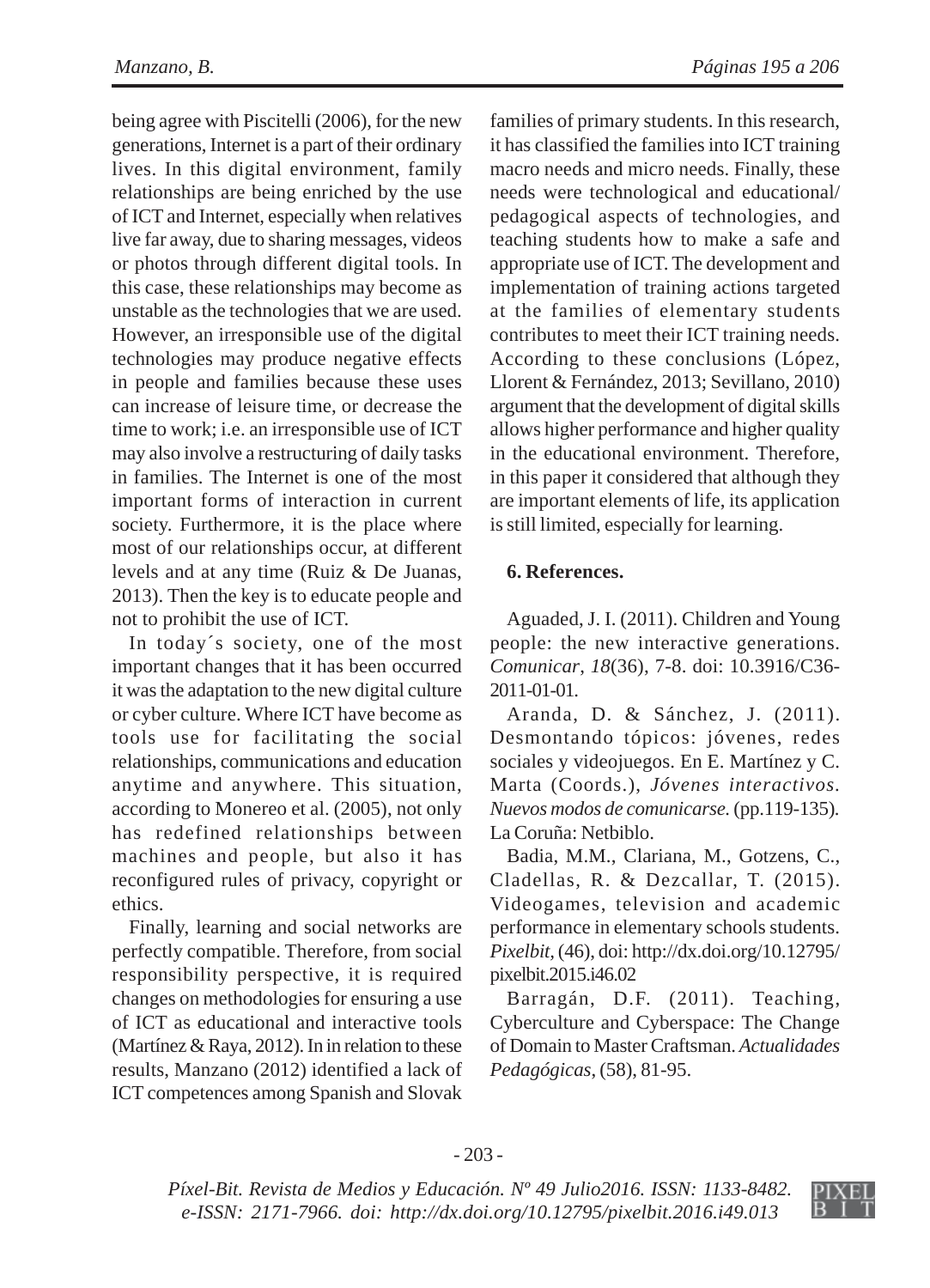Boyd, D. (2007). *Why youth (heart) social Network sites: the role of networked publics in teenage social life*. Cambrigde: Press.

Bringué, X. & Sánchez, C. (2007). Los niños y sus pantallas. ¿Quién será capaz de mediar? *XX Congreso Internacional de Comunicación de la Universidad de Navarra.* Navarra, abril 2007.

Cabero, J. (2009). Educación 2.0. ¿Marca, moda o nueva visión de la educación?. En C. Castaño (Coord), *Web 2.0. El uso de la Web en la sociedad del conocimiento. Investigación e implicaciones educativas.* (pp.13-34). Venezuela: Universidad Metropolitana. Recuperado de: http:// tecnologiaedu.us.es/tecnoedu/images/ stories/castanio20.pdf

Caldevilla, D. (2010). The social webs. Typology, use and consumption of the webs 2.0 in today's digital society. *Documentación de las Ciencias de la Información*, *33*, 45-68. Retrieved from: http://revistas.ucm.es/ index.php/DCIN/article/view/ DCIN1010110045A/18656

Cánovas, P. & Sahuquillo, P.M. (2010). Family education and television mediation. *Teoría de la Educación: Revista Interuniversitaria*, *22*(1), 117-140. Retrieved from http://revistas.usal.es/index.php/1130- 3743/index

Chik, A. (2011). Learner autonomy development through digital gameplay. *Digital Culture & Education*, *3*(1), 30-45.

Cobo, C. & Moravec, J. (2011). *Aprendizaje invisible.* Barcelona: Universidad de Barcelona.

Cole, M. (1998). *Cultural Psychology: A Once and Future Discipline.* Harvard University: Press.

Doménech, M., Tirado, F.J. & Vayreda, A. (2005). Aprender a participar en la vida pública a través de Internet. En C. Monereo

(Coord.) (2005). *Internet y competencia básicas.* (pp. 117-140). Barcelona: Graó.

Expósito, J. & Manzano, B. (2013). ICT School 2.0: Elementary student learning in educational social and family contexts. *EDUTEC*, 45. Retrieved from: http:// edutec.rediris.es/Revelec2/Revelec45/ escuela\_TIC\_apren dizaje contexto educativo sociofamiliar.html

Flores, J. (2009). New models of communication, Profiles and Trends in Social Networks. *Comunicar, 17*(33), 73-81. doi: 10.3916/c33-2009-02-007

García, J.A., Navarro, F. & Arias, F. (2014). La credibilidad de los contenidos informativos en Internet para los nativos digitales: Estudio de caso. *Palabra Clave, 17*(3), 875-894. doi: DOI: 10.5294/ pacla.2014.17.3.13

García, Mª C., Del Hoyo, M. & Fernández, C. (2014). Engaged youth in Internet: The role of Social Networks in Social Active Participation. *Comunicar*, *22*(43), 35-42. doi: http://dx.doi.org/10.3916/C43-2014-03

Gómez, R. & Camacho, K. (2013). Users of ICT at Public. Access centers: Age, education, gender and income differences in users. In S. Chhabra (Coord.) (2013), *ICT influences on Human Development, Interaction and Collaboration*. (p.1-22). USA: IGI Global.

Gunjan, N. (2015). Professional Development Through Virtual Education and Training. *International Journal of Innovation and Research in Educational Sciences*, *2*(5), 394-397.

Green, C. & Bavelier, D. (2003). Action video game modifies visual selective attention. *Nature*, (423), 534-537. doi:10.1038/ nature01647

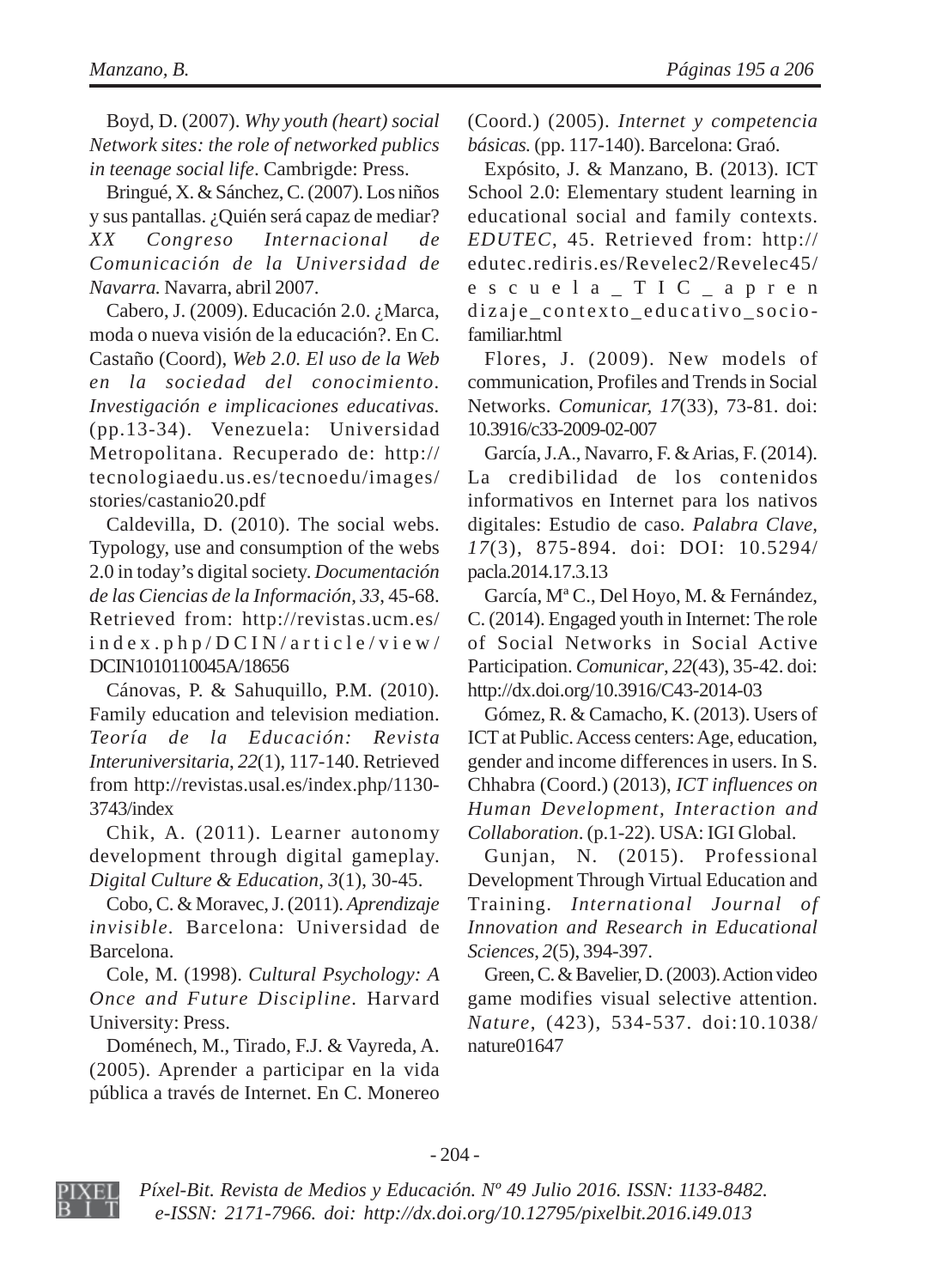Haan, J. (2011). Teaching and learning English through digital game projects. *Digital Culture & Education*, *3*(1), 46-55.

Hine, C. (2004). *Virtual Etnography*. London: Sage.

INE (2007). *Encuesta sobre Equipamiento y Uso de Tecnologías de la Información y Comunicación en los hogares 2007*. Disponible en: http://www.ine.es/jaxi/ tabla.do?path=/t25/p450/a2007/l0/ &file=04019.px&type=pcaxis&L=0

INE (2015). European Conference on Quality in Official Stadistics. Disponible en: https://www.google.es/ webhp?sourceid=chromeinstant&ion=1&espv=2&ie=UTF-8#q=ine%202015

Lalueza, L., Bria, M., Crespo, I., Sánchez, S. & Luque, M. (2004). Education as creation of microcultures. From the local community to the virtual community. *Interactive Educational Multimedia*, (9), 1-20.

Lévy, P. (2007). *Cyberculture. The culture of the e-society*. Barcelona: Ánthropos.

López, E., Llorent, V.J. & Fernández, E. (2013). Experiencia universitaria sobre las funciones del educador/a social con tecnologías 2.0. *Edutec. Revista Electrónica de Tecnología Educativa*, (43), 1-17.

Lorente, S., Bernete, F. & Becerril, D. (2004). *Young people, family relationship and Information and Communication Technologies.* Madrid: Lerko Print.

Manzano, B. (2012). *ICT School 2.0: Elementary student learning in educational social and family contexts.* Granada: University of Granada.

Manzano, B. (2015a). The development of the digital competence in the Spanish basic educational law. *Opción*, (1), 828-853.

Manzano, B. (2015b). Gamification of teaching-learning processes in digital

classrooms: an experience in UK primary schools, In Martínez & Alonso (Coords.). *Videojuegos: diseño y sociología* (pp.239- 311). Madrid: ESNE.

Marcelino, M. (2015). Spanish youth and teenagers migrating through social networks. From Tuenti to Facebook and from Facebook to Instagram. The second migration. *Icono14*, *13*(2), 48-72. doi: ri14.v13i2.821

Martínez, S. & Raya, P. (2012). The microblogging in the teaching-learning process. An academic experience with Twitter. *Historia y Comunicación Social, 18*, 139-149. doi: http://dx.doi.org/10.5209/ rev\_HICS.2013.v18.44232

Maurí, T. & Onrubia, J. (2008). El profesor en entornos virtuales: Condiciones, perfil y competencias. In C. Coll & C. Monereo (2008). *La Psicología de la educación virtual* (pp.132-152). Madrid. Morata.

Monereo, C., Tirado, F.J., Vayreda, A., Fuentes, M., Badia, A., Doménech, M., Escofet, A. & Rodriguez, J.L. (2005). *Internet y competencias básicas. Aprender a colaborar, a comunicarse, a participar, a aprender*. Barcelona: Graó.

Morimoto, S.A. & Friedland, L.A. (2011). The Lifeworld of Youth in the Information Society. *Youth Society, 43*(2), 549-567. doi: 10.1177/0044118X10383655

Observatorio nacional de las telecomunicaciones y de la SI (ONTSI) (2014). *Perfil socio demográfico de los internautas. Análisis de los datos INE 2013*. Madrid: ONTSI.

Pérez, A. (2011). Comunicación digital en la sociedad del siglo XXI. En Martínez, F. y Solano, I. (2011). *Comunicación y relaciones sociales de los jóvenes en la red* (pp. 83-96). Alcoy: Marfil.

Piscitelli, A. (2006). Nativos e inmigrantes digitales. ¿Brecha generacional, brecha